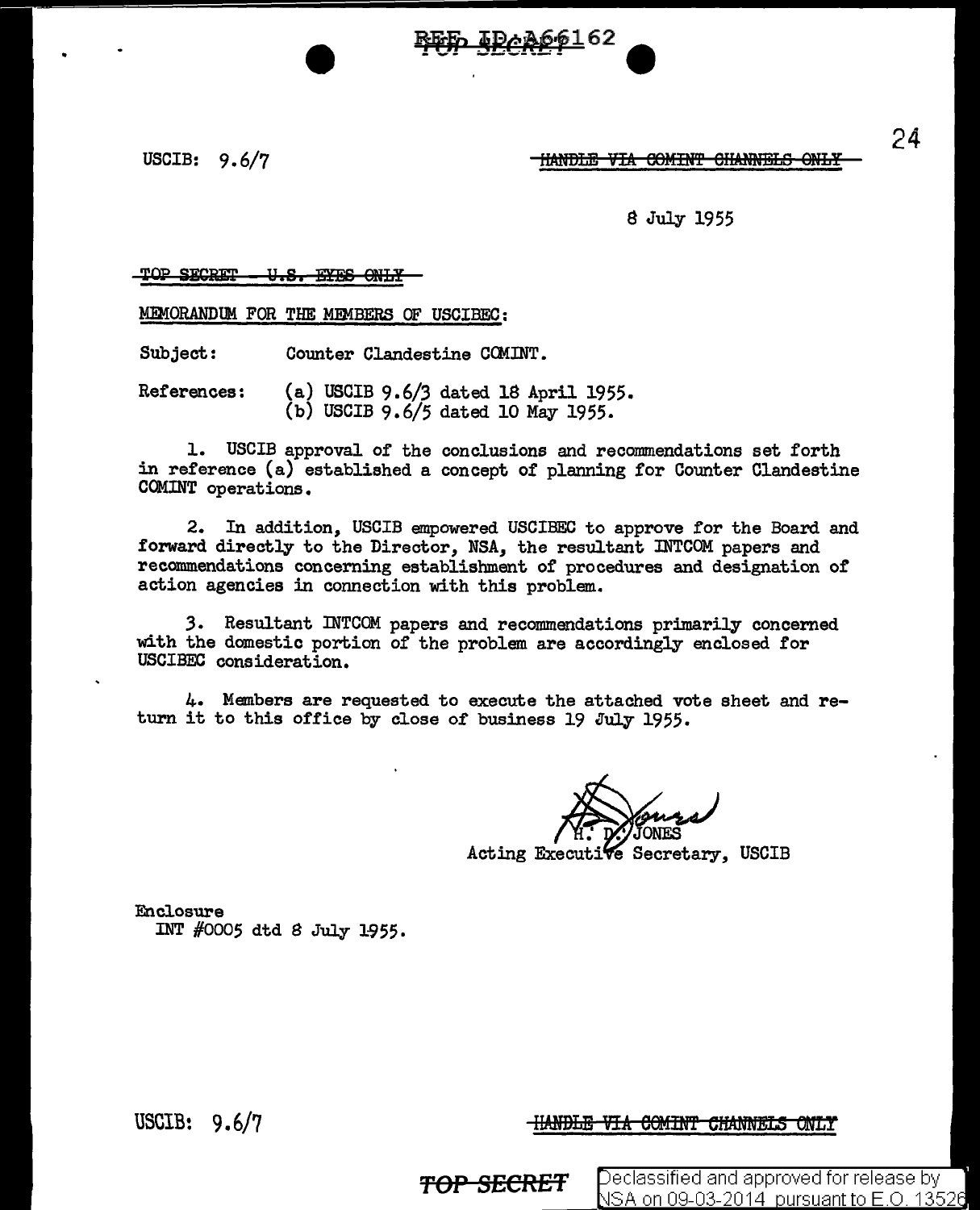**THANDLE VIA COMINT CHANNELS ONLY** 

INT # 0005

8 July 1955

TOP SECRET - U.S. EYES ONLY

MEMORANDUM FOR THE EXECTIVE SECRETARY, USCIB:

Subject: Counter Clandestine COMINT.

Reference: USCIB 9.6/3 dated 18 April 1955.

1. Pursuant to the reference, subsequently approved by USCIB 9.6/5 of 10 May 1955, INTCOM recommends approval of the following enclosures:

TOPESECREPA661

a. Enclosure  $#1$ , with the understanding that the FBI member, as executive agent for USCIB in this matter, shall attempt, without bringing the FCC into the COMINT business, to obtain all pertinent information, including, if possible, the frequencies routine]Jr monitored by that Commission. This information is needed to help avoid duplication of facilities.

b. Enclosure #2, setting forth a procedure that will insure appropriate notification of all members before any action is taken to either shut off or continue a source of Counter Clandestine COMINT information.

c. Enclosure *#3,* containing guidance requested by the Director, NSA relative to the priority of the Counter Clandestine COMINT effort in relation to other tasks. It is noted that appropriate consideration with respect to a priority change for this subject is being taken in connection with revision of the present Master COMINT Requirements List (MRL).

2. INTCCM further recommends approval of the following procedures:

a. That the Department of the Navy make provisions for prompt passing to NSA of information relevant to COMINT production acquired as a result of wartime civil censorship. The Navy member of INTCOM reported Departmental approval of such a procedure. As the NSA member concurred with the Navy member's proposed method of providing such information, INTCOM recommends that the detailed arrangements be left in the hands of the Department of the Navy and National Security Agency and that a copy of this final agreement be forwarded to the Executive Secretary, USCIB for file and reference purposes.

b. That the FBI and NSA members jointly determine the extent to

EO 3.3(h)(2) PL 86-36/50 USC 3605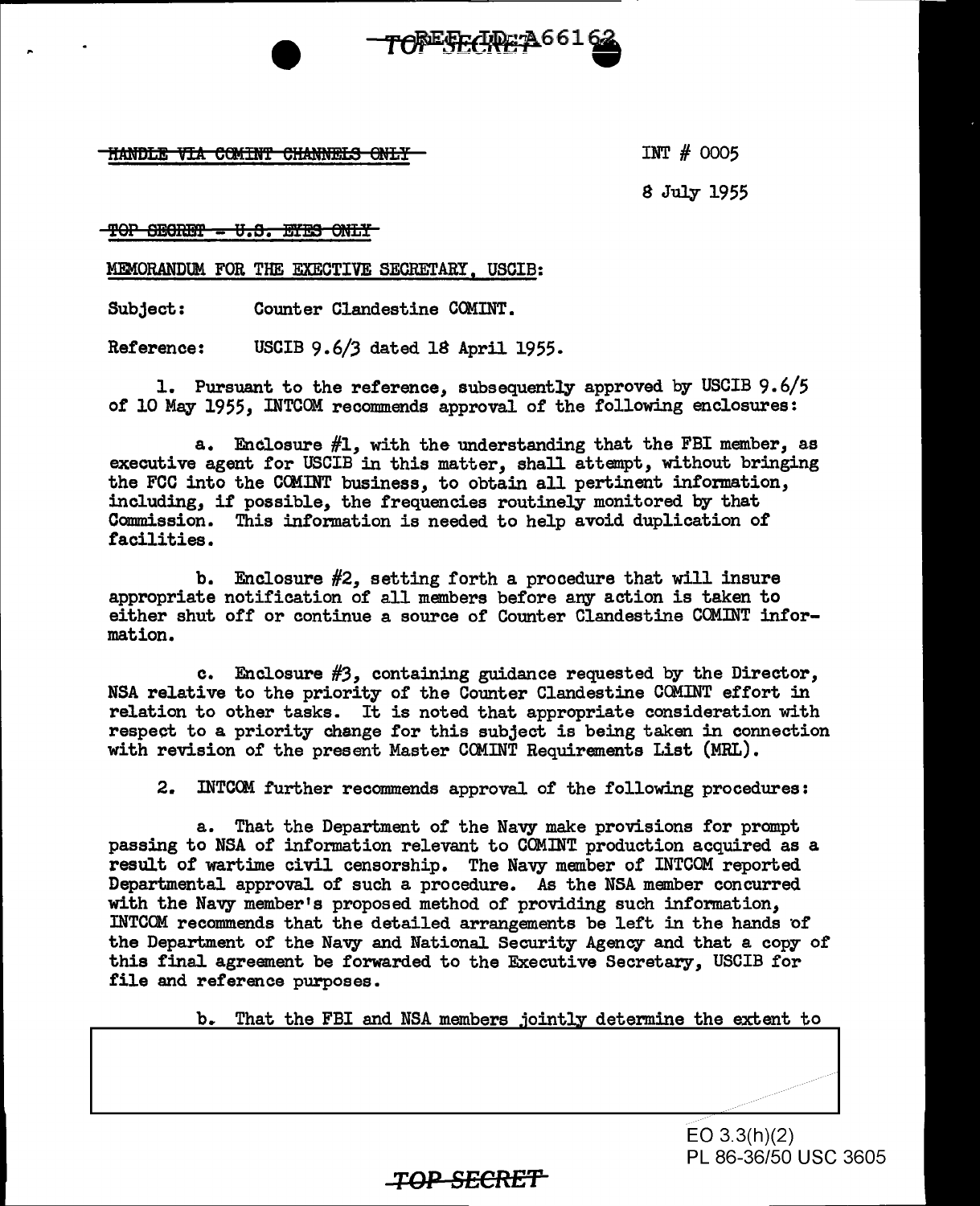TOP SECRET - U.S. ETES ONLY

INT # 0005

Subject: Counter Clandestine COMINT.

REF ID:A66162

3. Recommendations with respect to the phase 2 portion (all areas other than the North American or domestic area) of the matter are being prepared by the CIA and NSA members of INTCOM with a view to circulation and study in connection with the next meeting of the Intelligence Committee.

A. C. Sim

H. C. SIMMONS Lt. Colonel, USAF Chairman, INTCOM

**Enclosures**  $a/s$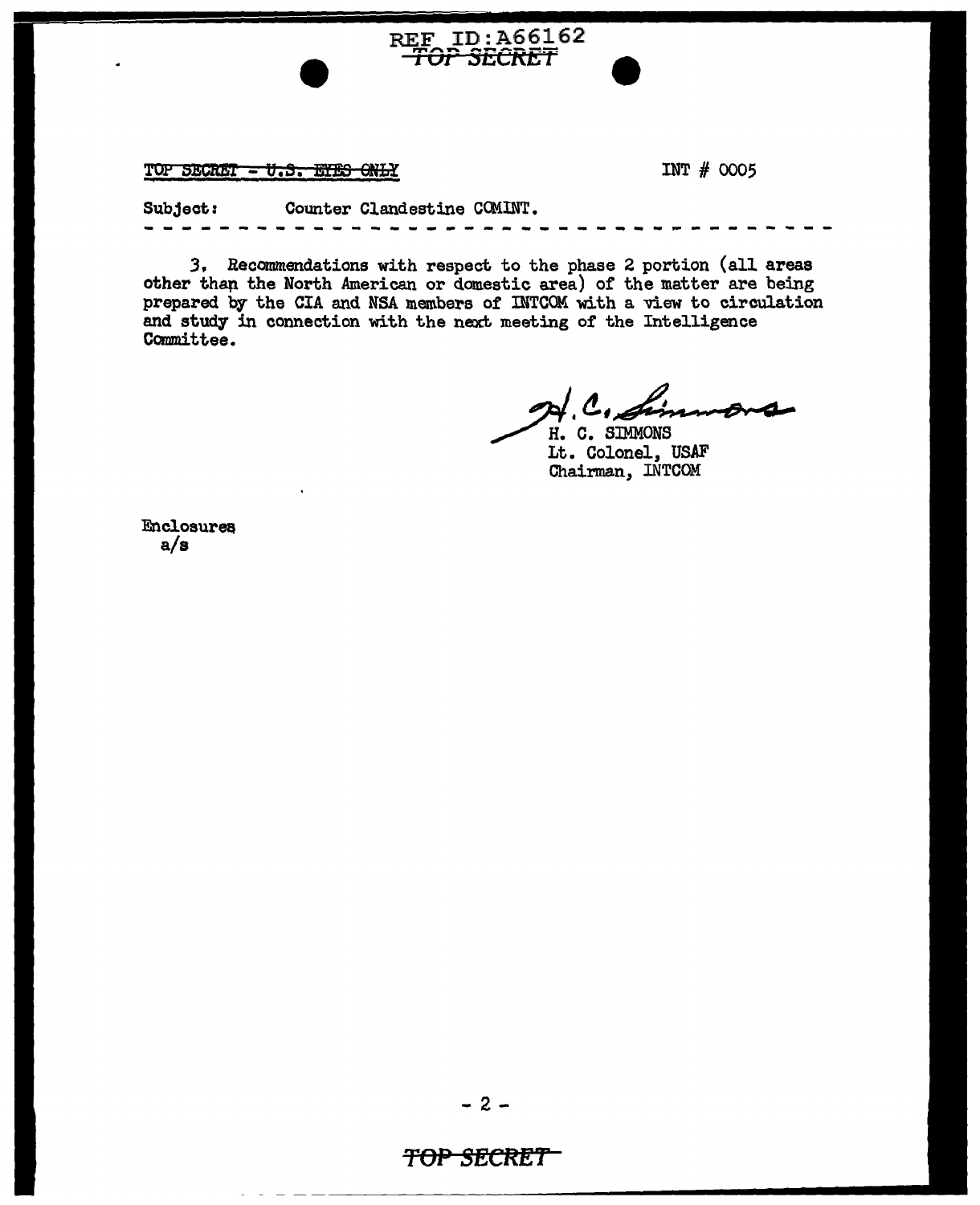# $-$ **PFFP** $-$ **SECREF**162

#### $TOP$  SECRET  $-$  U.S. EYES ONLY

### COUNTER CLANDESTINE COMINT ARRANGEMENTS BETWEEN THE FBI AND FCC

Pursuant to the informal arrangement already existing between the FFC and the FBI whereby the FCC furnishes all information it encounters regarding unidentified or unlicensed transmissions to the FBI, the FBI will act as the Executive Agent of USCIB by furnishing such information promptly to the NSA.

Enclosure l with INT # 0005 dtd S July 1955.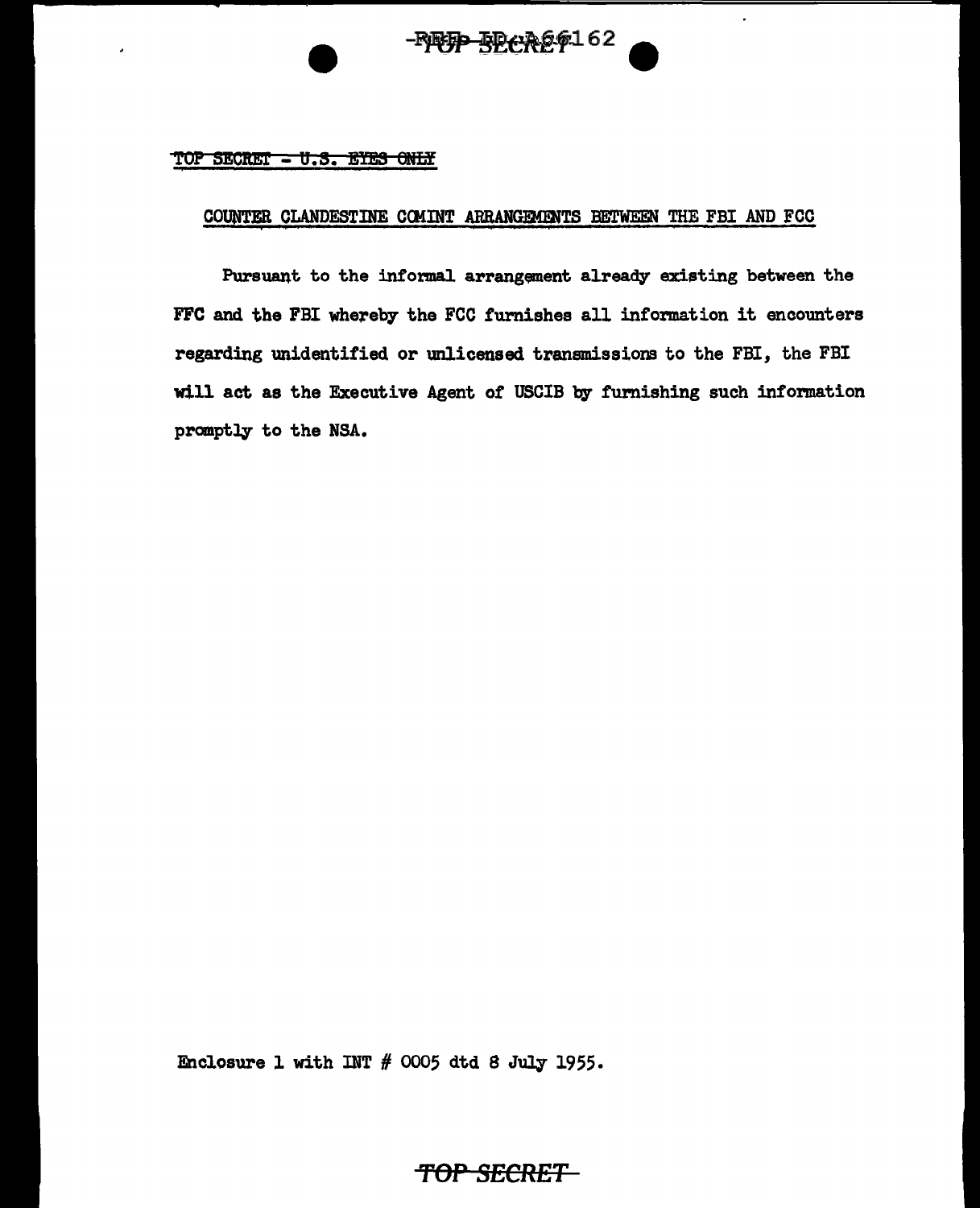TOP SECRET - U.S. EYES ONLY

PL 86-36/50 USC 3605  $\dot{E}O(3.3(h)/2)$ 

#### DOMESTIC CLANDESTINE TRANSMISSIONS

Ecul 1: 26616

In the event that a domestic clandestine transmission is uncovered, the FBI and the NSA will be immediately notified by the USCIB member who first becomes aware of such a transmission. The other USCIB members will also be promptly advised. If the transmitter is operated outside USCIB will keep the FBI continuously informed of the value of the material transmitted. If the transmitter USCIB will similarly be advised and will keep the Department of State and the FBI continuously informed of the value of the material.

Enclosure 2 with INT  $#$  0005 dtd 8 July 1955.

### <del>TOP SECRET</del>